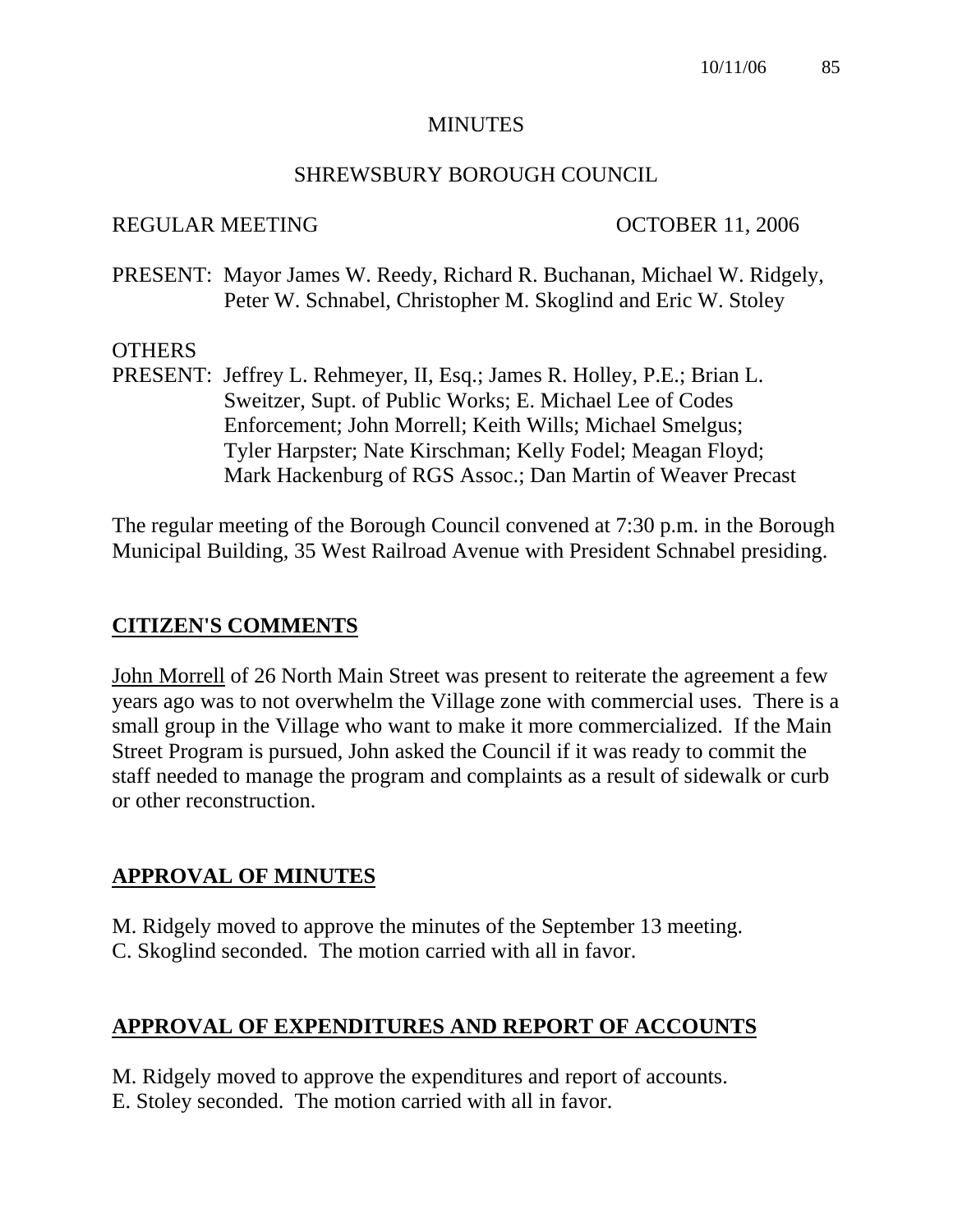# **BILL LIST**

The bill list was presented for September. General account: check numbers 7912 thru 7970; Water account: check numbers 3660 thru 3679; Sewer account: check numbers 3634 thru 3646; Highway Aid account: check number 728.

E. Stoley moved to approve the bill list for September.

C. Skoglind seconded. The motion carried with all in favor.

# **SUBDIVISION AND LAND DEVELOPMENT BUSINESS**

# Messina Bond Reduction

Eng. Holley concurs the bond may be reduced by an amount of \$13,000.00 leaving a balance of \$30,550.00.

E. Stoley moved to reduce the bond by an amount of \$13,000.00 leaving a balance of \$30,550.00.

R. Buchanan seconded. The motion carried with all in favor.

# Heathcote Glen Letter of Credit

Eng. Holley concurs the letter of credit may be reduced by an amount of \$165,221.00 leaving a balance of \$195,284.05.

E. Stoley moved to reduce the letter of credit by an amount of \$165,221.00 leaving a balance of \$195,284.05.

R. Buchanan seconded. The motion carried with all in favor.

# **REPORTS**

# **Codes Enforcement** – Michael Lee

# Laurence Wirtz, 46 Lexington Drive

Enforcement notices are ready to be served on Mr. Wirtz and will be handdelivered tomorrow morning.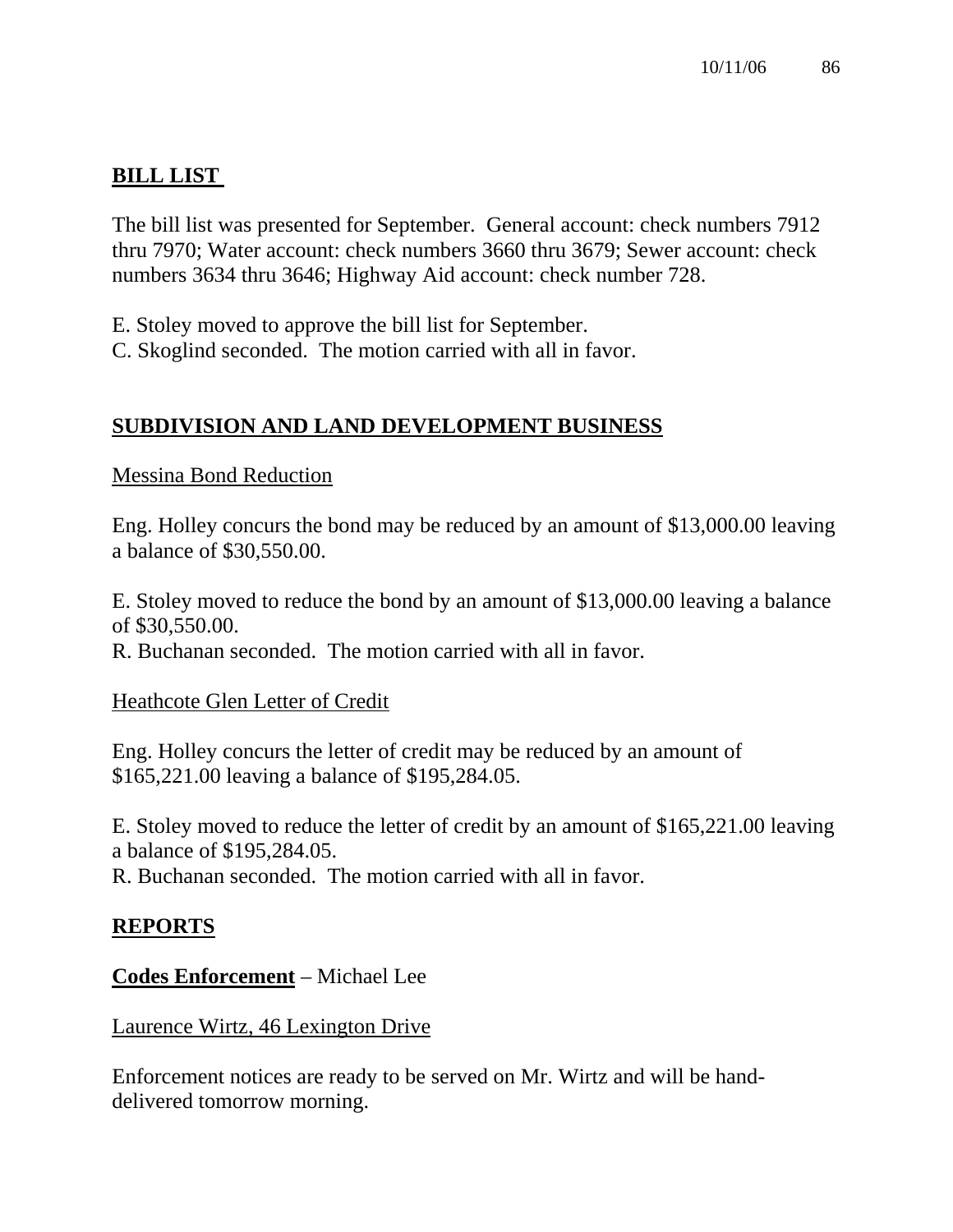## Don Cresswell, 46 North Main Street

Mike has finished his analysis of the file and assessment of the property. He does not feel the present use is allowed even though the back unit is not occupied fulltime, it still looks like living quarters. Mike said it's up to Council to make a decision. Mike will mail Cresswell's copy tomorrow.

## 39 North Main Street Paving

The property owner paved the gravel parking lot. The permit was found for when permission was granted to install the parking spaces. Paving was done over the stoned area only.

### 14 North Main Street

Mike said there is interest of a consignment shop or other use at this property. He is waiting on the applicant to contact him so he can do a walk through of the property regarding ADA requirements. E. Stoley asked if the applicant is aware they need a special exception.

### Starting Work Without a Permit

There is a continuing problem of work starting without permits. Mike is working on a solution. An article will be in the next newsletter.

### Sign Inventory

Mike handed in the inventory of signs but he needs to decipher the old permit files to see which signs have permits.

### LED/LCD Signs

Mike will supply the Borough with a copy of an ordinance that addresses the new sign technology.

### Weaver Precast

The revised plan for stormwater control was reviewed at staff review yesterday. Calculations need to be done on buoyancy to ensure the tanks will not come out of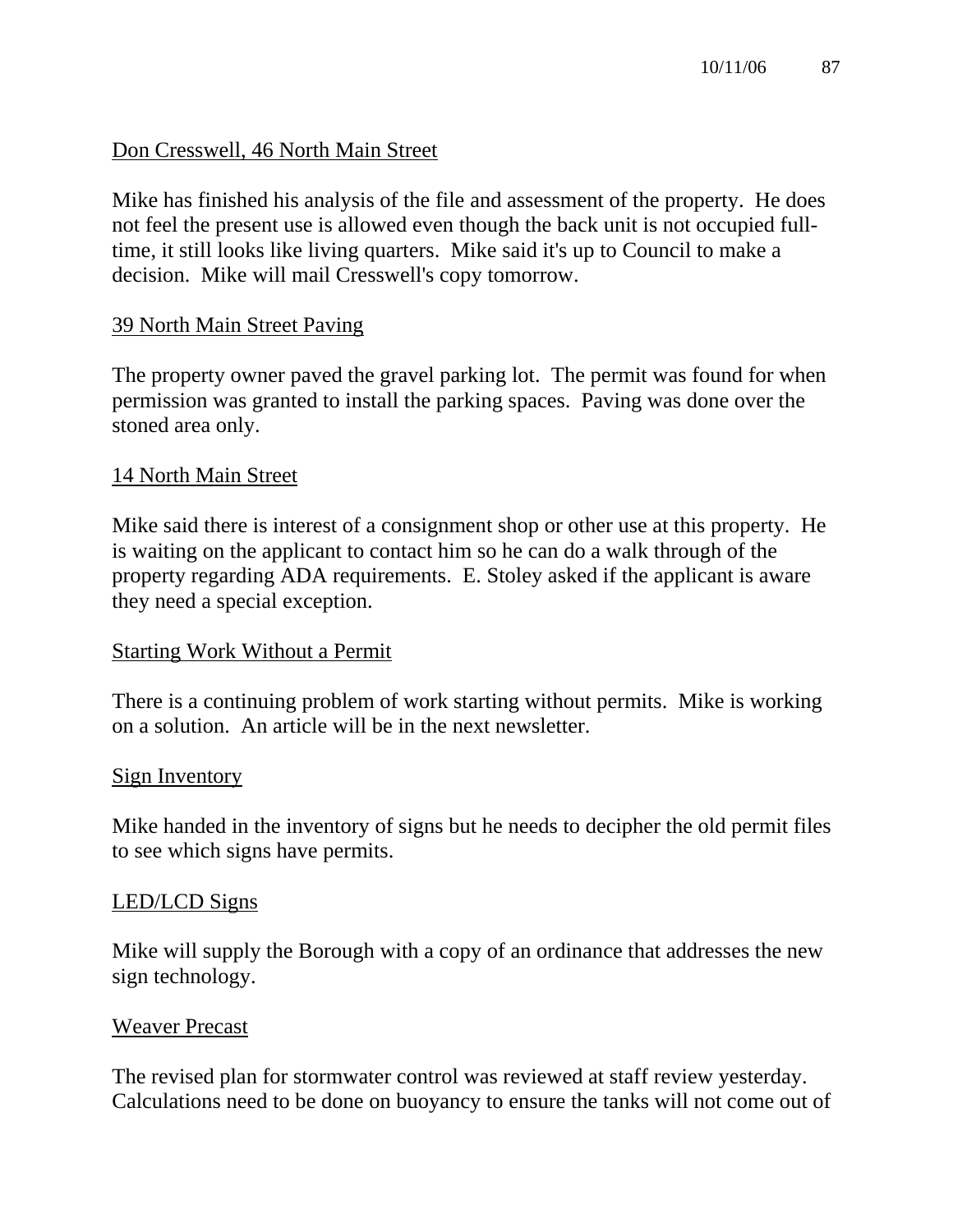the ground. This is an in-ground system and the applicant is asking for reapproval. Staff review asked for amendments to the plan which were done today.

E. Stoley moved to approve the plan conditionally subject to final approval by James R. Holley & Assoc.

R. Buchanan seconded. The motion carried with all in favor.

# **Water & Sewer** – Richard R. Buchanan

# Keeney Well

The well testing plan was approved by the DEP and we are waiting on comments from the SRBC. After that, our hydrogeologist can provide his revised price schedule to complete the project.

## Private Wells

The Wellhead Protection Committee met on October 3. There are 31 Borough residents that still use private wells and are not connected to the water system. The cost to connect including the water connection fee is \$4,000.00. Buck drafted a letter, which was amended and approved by Council, that it is proposing to waive the connection fees. A meeting has been set for Thursday, November 16 at 7:30 p.m. to meet with the 31 property owners.

R. Buchanan moved to adopt the letter. M. Ridgely seconded. The motion carried with all in favor.

# **Public Roads & Lighting** – Christopher M. Skoglind

### Driveway Ordinance

Copies of ordinances from other municipalities were supplied and Chris thanked Mike Lee for providing the copies. The Committee will review the ordinances.

# **Public Lands & Buildings and Finance** – Michael W. Ridgely

# Woodland Drive Tower Site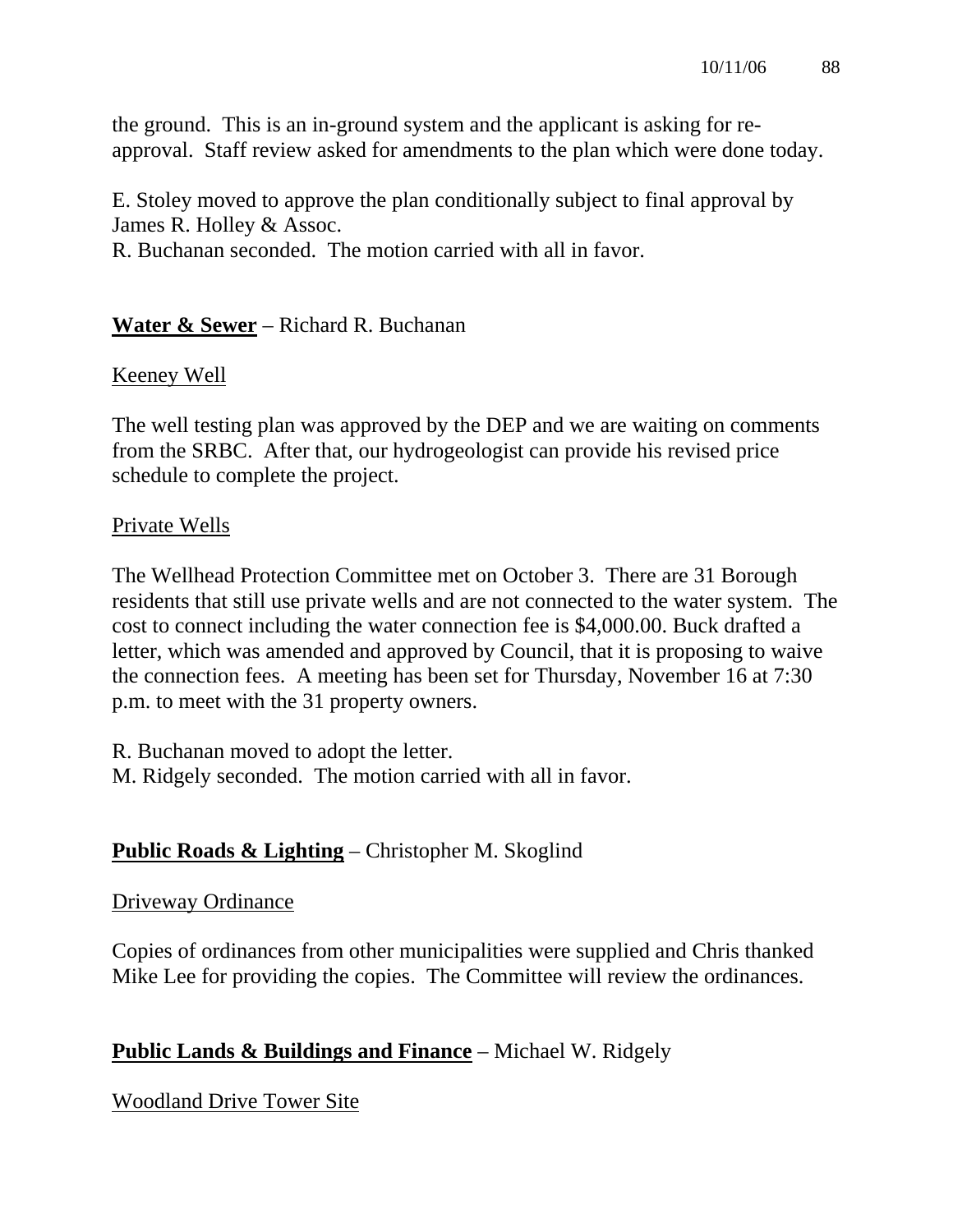The Borough owns the tower and shed on Woodland Drive now; there is no tenant at the site and the electric was terminated. Nate Kirschman offered to find a commercial tenant to refer to the Borough. The EMA and the radio club will utilize the tower.

# Playground Landscaping Improvements

A church has offered to place a garden around the sign at the Charles Sweeney Memorial Park.

E. Stoley moved to authorize the church to provide landscaping improvements up to \$1,000.00. The Borough may want to purchase the materials to avoid sales tax. M. Ridgely seconded.

E. Stoley moved to amend the motion to get a proposal from the church in writing, that there be no labor charge, we purchase the materials and that there be no annual plants.

M. Ridgely seconded. The motion carried with all in favor.

## New Tamper

Brian said the recently-repaired 20 year old vibratory plate is broken again. A new one costs \$2,000.00.

E. Stoley moved to authorize the purchase of a new tamper not to exceed \$2,000.00.

R. Buchanan seconded. The motion carried with all in favor.

### Budget Meeting

The next budget meeting is Wednesday, October 18 at 7:00 p.m.

# **ENGINEER'S REPORT**

### 95 East Forrest Avenue

The grading plan was reviewed at staff review and the applicant needs to come back as the plan didn't show how the grading will look when finished. Staff does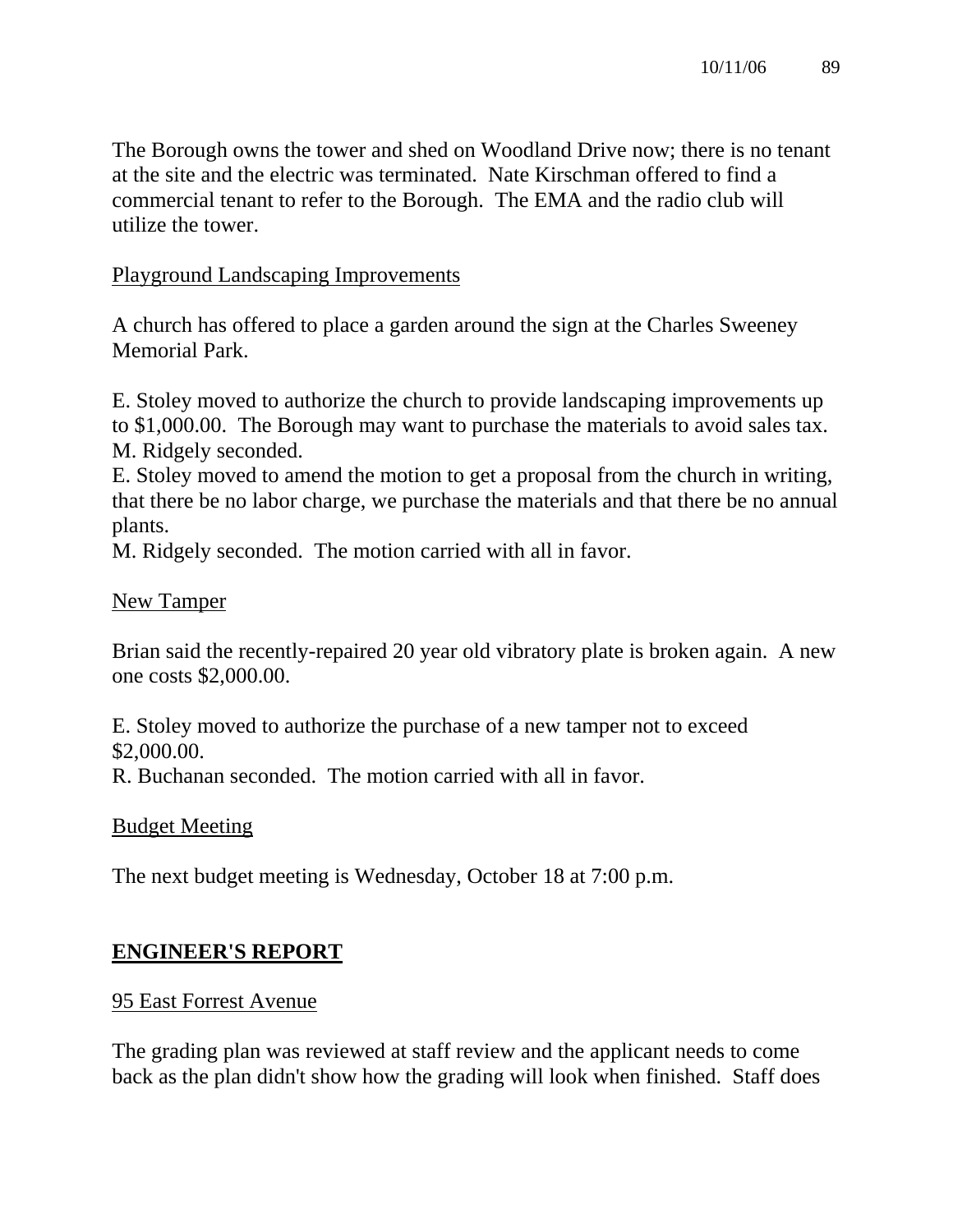not feel the plan needs to go to the Planning Commission since there are no buildings involved and the plan will not be recorded.

### Assembly of God/Dunkard Brethren Churches

This is a transfer of approximately 800 square feet from the Assembly of God Church to the Dunkard Brethren Church to straighten out the property lines. It is also a reverse subdivision for the Dunkard Brethren Church. This plan will go back to the staff review.

# Valley View Grove

The Homeowner's Association would like copies of the inspection reports on the detention basin and Eng. Holley's office is putting the reports together. Resident Keith Wills stated there in no water going through the major outlet on the south end. Brian Sweitzer placed dye in the water and it did not go into the sewer. Keith stated he hears the water running underground. Eng. Holley stated that during the next good rain, someone from his office will visit the pond. After the final plan was approved, the developer approached Eng. Holley about installing two monument lights at the intersection of Kratz Road and Valley View Road. The resolution was signed to include those lights but there was only one easement on the plan and no conduit was run for the lights. The Borough will inform the developer that one standard street light should be placed at this intersection on the south side of Kratz Road where there is already a transformer. If the residents want the monument lights later on, they can install them. The retaining walls put in place do not match the approved plan. The developer knows there is a problem with access to the rear of the yards and he stated they should correct the problem. Eng. Holley will send a letter asking for a time schedule as to when the walls would be corrected. Backfill on lot nine is needed.

# **SOLICITOR'S REPORT**

### Amendment to Sign Section of Zoning Ordinance

The Borough's Planning Commission was not in favor of amending the Zoning Ordinance to allow Houses of Worship, Public Schools and other non-profit institutions to have larger signs. The York County Planning Commission had comments regarding the language of "up to 24 square feet" when that language is not found in any other size requirement; that no sign in excess of 32 sq. ft shall be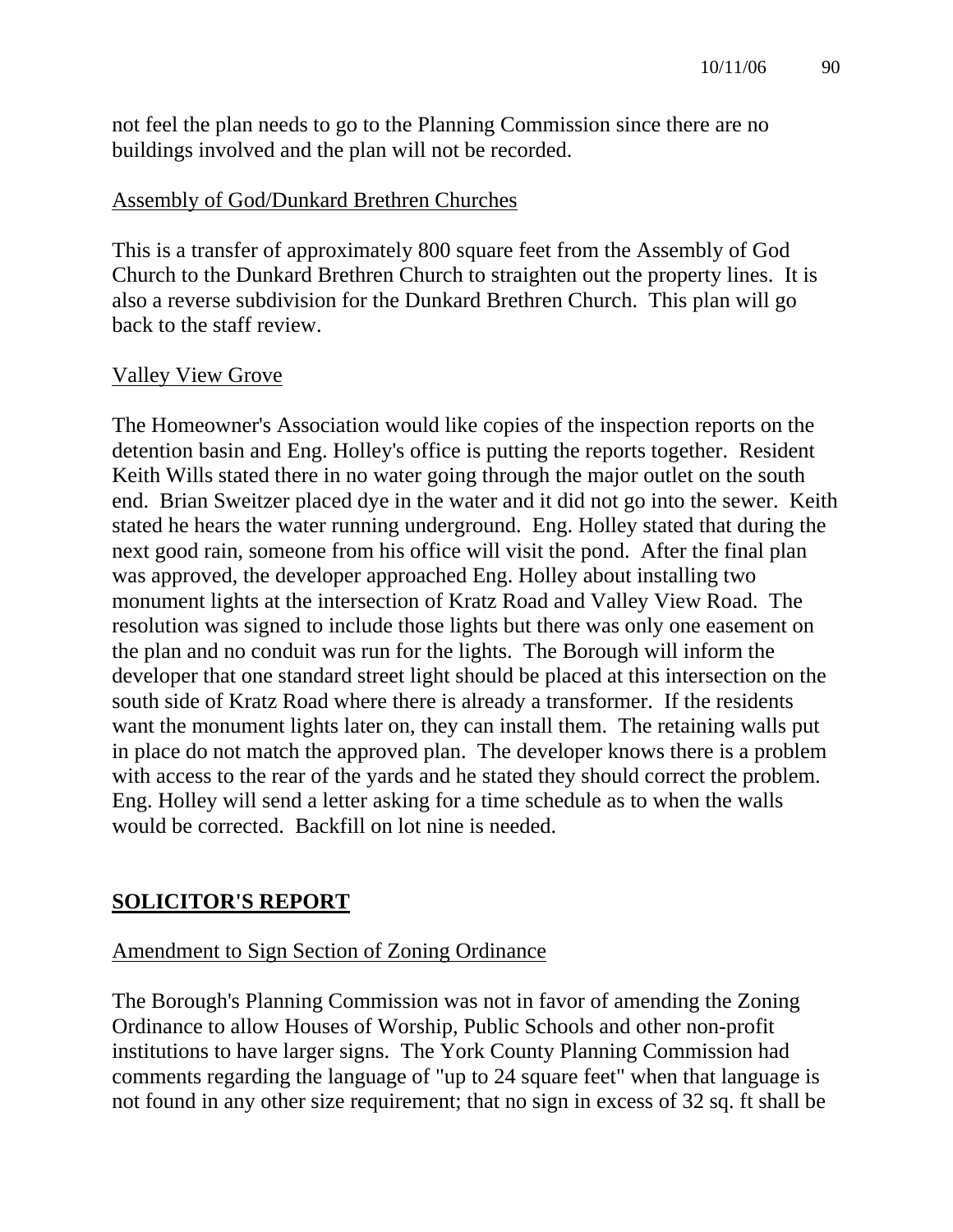within 75 feet of a residential use was too restrictive; why are we prohibiting internally illuminated signs; language of Temporary Signs is confusing and why is the Borough differentiating between uses based on profit or non-profit or charitable status.

C. Skoglind moved to leave the Zoning Ordinance as is.

R. Buchanan seconded. The motion carried with all in favor except E. Stoley who was not in favor as he feels the section dealing with Temporary Signs needs to be addressed.

C. Skoglind thanked the Committee for all their work and that the Committee should review at the Temporary Signage issue.

# Tower Site on Woodland Drive

Sol. Rehmeyer's office requested the site be placed on tax exempt status.

# Deer Creek Buffer Zone

Sol. Rehmeyer prepared a Memorandum that allows sheds and fences in the buffer area as long as they do not interfere with the tree growth. The Memorandum will include that the property owners will cut the grass if Kimco continues to own and maintain the trees. The Subdivision, Land Development and Zoning Committee will set up a meeting with the Fawn Drive and Cardinal Drive property owners to review the Memorandum.

There are dead trees in the buffer; a letter will be sent to Kimco. Kimco also needs to take down the for rent sign at the shopping center.

# **Executive Session**

An executive session was called at 9:42 p.m. to discuss a zoning hearing board appeal.

The meeting was reconvened at 9:59 p.m.

C. Skoglind moved to instruct Sol. Rehmeyer to defend the appeal filed by Michael Eagan against the zoning hearing board's decision.

R. Buchanan seconded. The motion carried with all in favor.

Deed of Dedication Constitution Avenue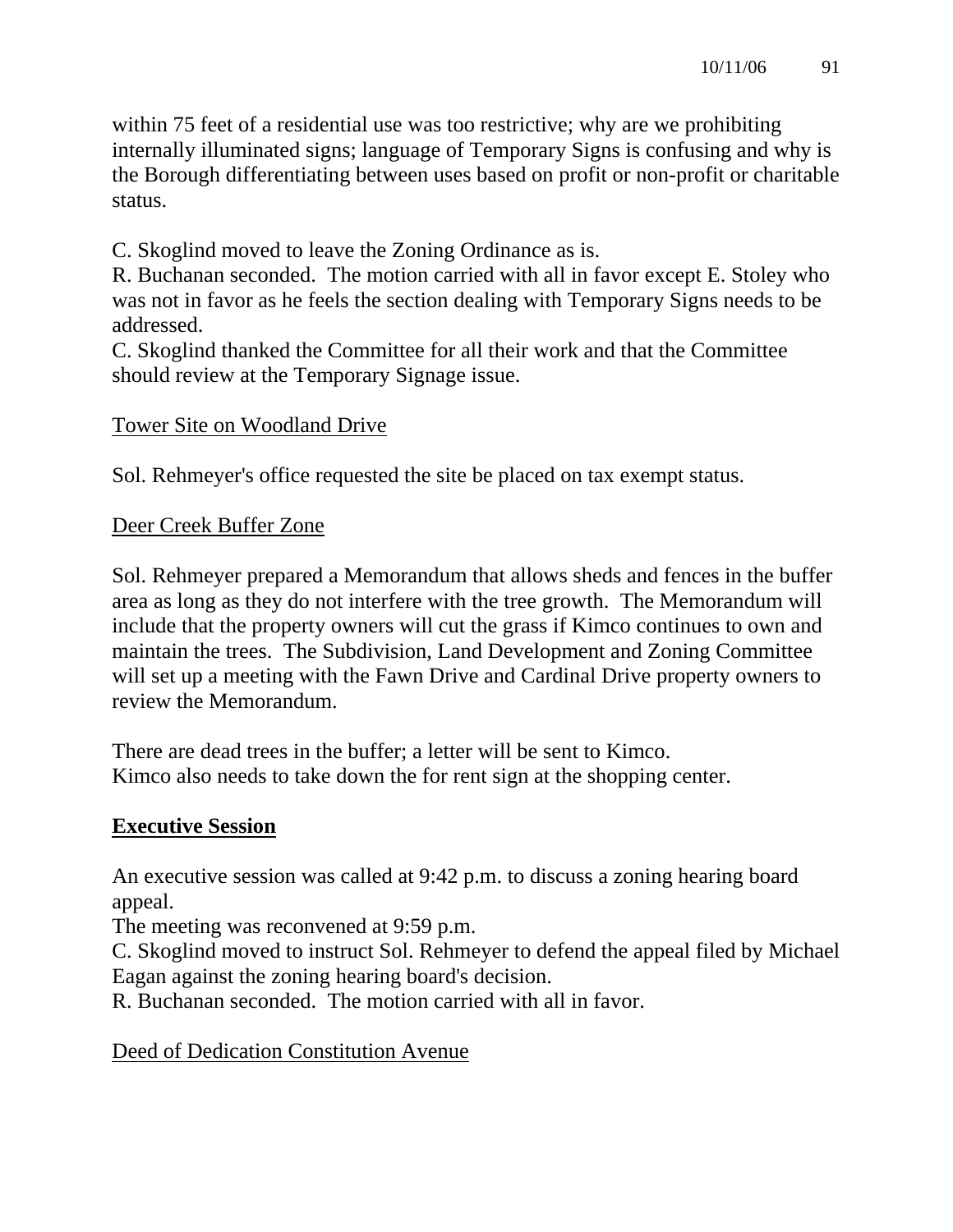This is for the widening of Constitution Avenue in conjunction with the new shopping center.

- C. Skoglind moved that the deed of dedication be executed.
- E. Stoley seconded. The motion carried with all in favor.

# **Public Safety, Welfare and Personnel** – Eric W. Stoley/Richard R. Buchanan

The Secretary asked for some paid vacation time for part-timer Doreen Smith who has been employed since 1994 and went part-time in 1995. A graduated tier will be put in place to be worked out by the Committee.

# **Secretary's Report** – Cindy L. Bosley

The annual meeting of the York County Boroughs Association will be on Saturday, November 11.

## Annual Tree Lighting

The tree lighting ceremony will be on Sunday, December 3 at 6:00 p.m.

# **York Adams Tax Bureau**

# **Subdivision, Land Development and Zoning** – Eric W. Stoley

# LED/LCD Signs

The Committee met with Ken Zampier who will be at the November Council meeting to show Council the type of sign he would like to be allowed to erect. The Committee feels the zoning ordinance should be amended to regulate the new signs as far as color, wattage, size and time of usage.

# Buffers

The information supplied by Eng. Holley will be forwarded to the Borough's Planning Commission for comments.